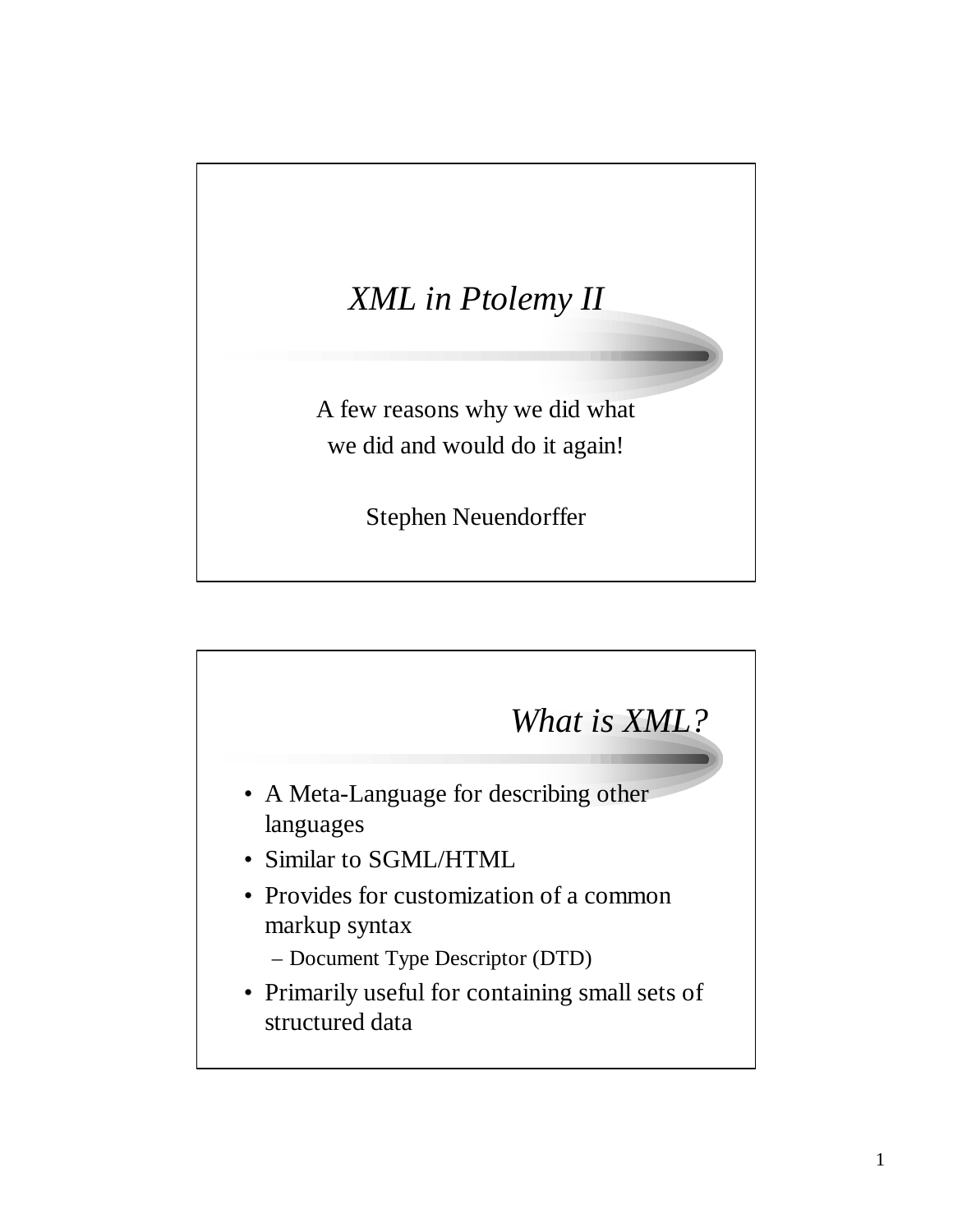

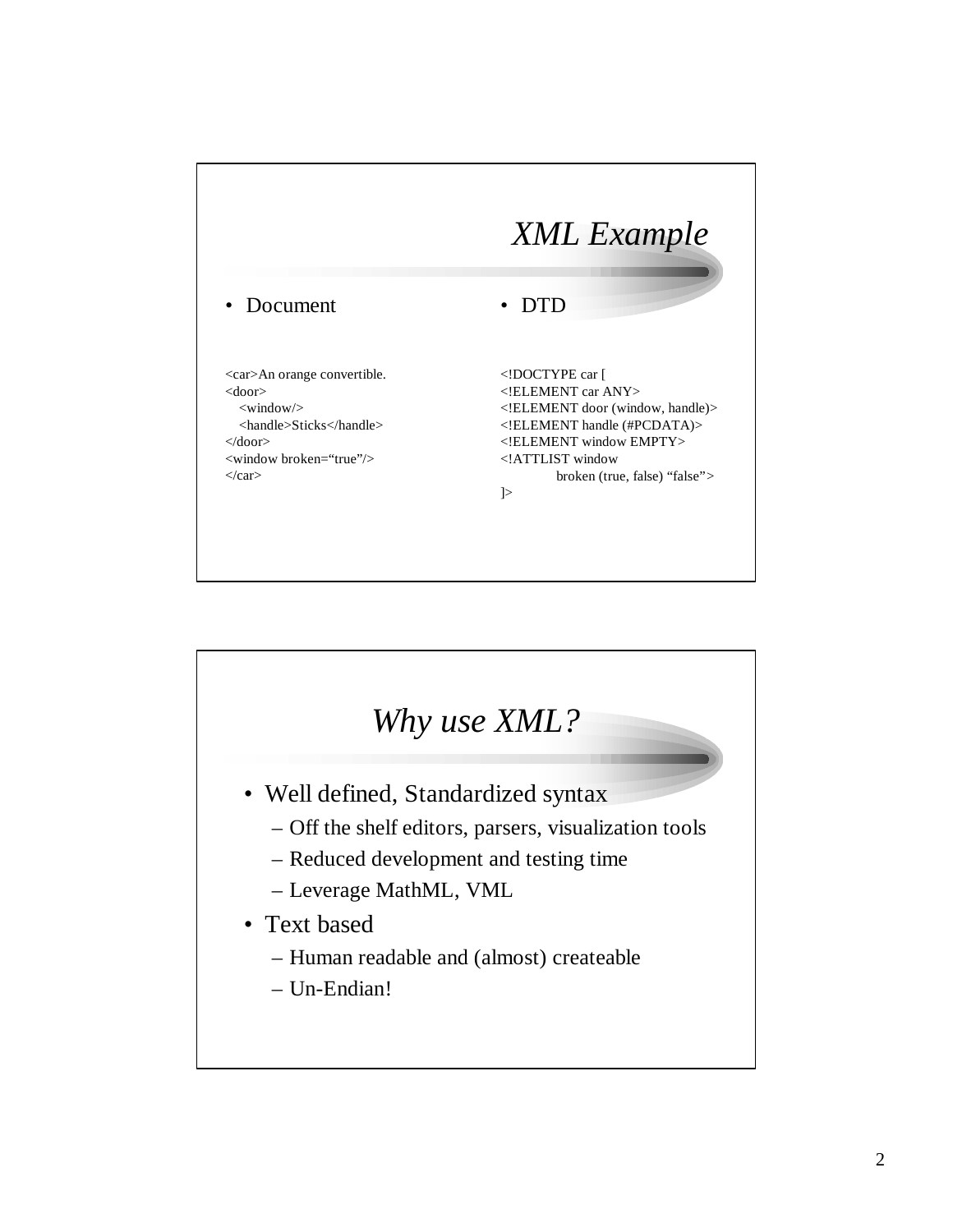## *Why use XML?*

- Architecture independent
	- Parsers perform character set conversion
	- Transparent to software development
- Language independent
	- Does not depend on Java or C++
	- Same file format useable for Ptolemy Zero!

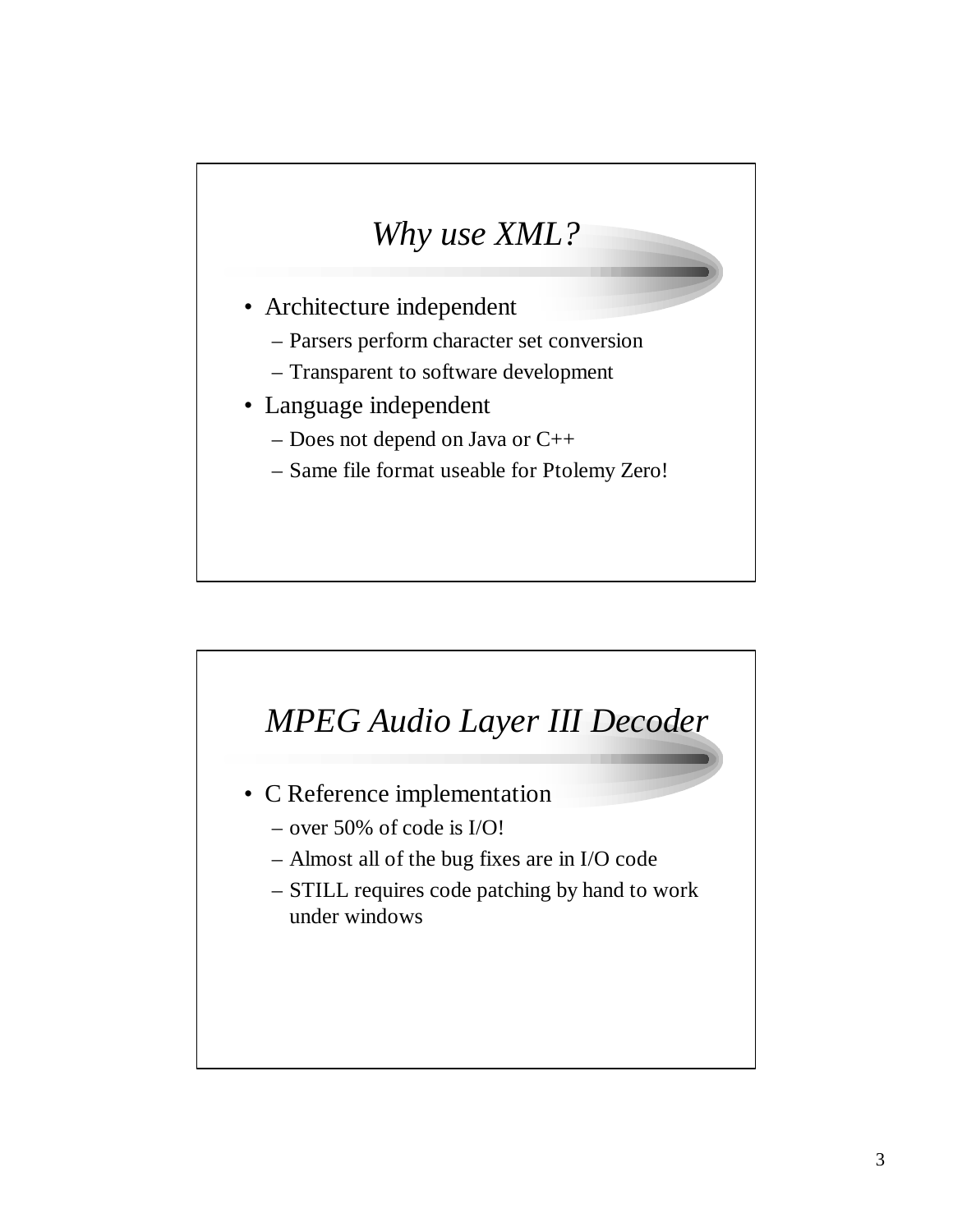## *The Schematic Package*

- Uses PTML, a syntax described using XML
- Manages almost all persistant information in Ptolemy II
	- Configuration (The domain library)
	- Actor information (The entity library)
	- Icons (The icon library)
	- and even Schematics!